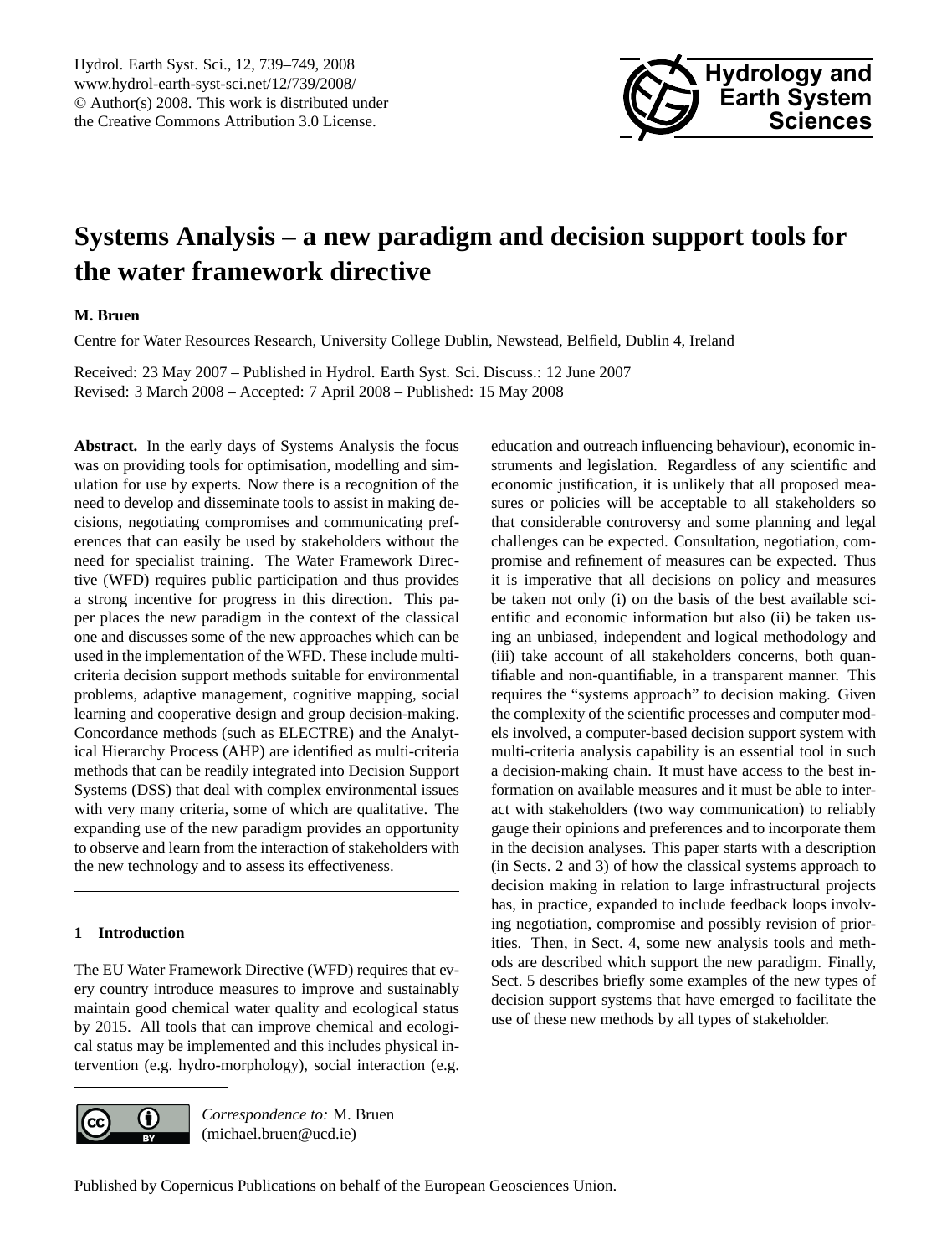## **2 Systems approach – the classical paradigm**

De Neufville (1990) defined systems analysis as "the use of rigorous methods to help determine preferred plans and designs for complex, often large-scale systems. It combines knowledge of the available analytic tools, understanding of when each is more appropriate, and skill in applying them to practical problems. It is both mathematical and intuitive as is all planning and design." Ossenbrugger (1984) defined it as "a coordinated set of procedures that can be used to address issues of project planning, engineering design and management. Systems Analysis is a decision making tool. An engineer can use it for determining how resources can be used most efficiently and most effectively to achieve a specified goal or objective." Burus (1972) declared it to be "an extension of the scientific method and it introduces into it a certain degree of formalism, which channels the thinking and guides it through the maze stretched between formulation of objectives and performance of the design".

All of these definitions focus on the toolbox aspect of the discipline, the collection of appropriate mathematical and numerical tools for solving practical problems, that came to be classified as "hard" systems. Major issues relating to uncertainties in the objectives and criteria and how to deal with multiple decision makers (or stakeholders) with competing objectives did not arise at that stage. A fixed and knowable set of objectives was assumed although it was recognised that some effort may be required to generate the complete set. A rational and unwavering decision maker was also usually assumed.

When systems analysis was applied to water resources projects and river basin management, the projects often related to very large scale measures, involving significant infrastructural, policy or legislative changes, and it was considered desirable to formalise the various activities involved in making decisions about the design and/or management of such measures. The classical paradigm for such a systematic approach to decision making contains the following five steps:

## 2.1 Definition of objectives

The objectives of the project are specified. For a commercial project, the "client's" objectives are paramount, maximise profit or shareholders' value in a Public Company. However, in the context of European Directives (and not just the WFD), the issue is more complex. It would be too easy to say it is the "stakeholders"' objectives that *should* count. However, the WFD envisages stakeholders having an advisory role and it is typically a government department or organisation which implements and pays for the WFD measures so that their objectives are important and must be considered. A complicating factor is that large-scale water resources problems usually involve a very wide range of objectives and have a wide range of significant benefits and impacts and corresponding assessment criteria. While many of the objectives will map to specific objectives of the WFD, there will be others, such as "equity", "national or regional development" which are obvious concerns for the implementing authorities.

## 2.2 Establish measures of effectiveness

Procedures must be established for assessing each objective or criteria. They may be quantitative (e.g. cost) or qualitative (e.g. visual impact, taste etc.). In most cases there are many different ways to assess any one objective. For instance for any physical quantity a criterion could be a long term average, a mean daily average (or over any period) or the number or duration of exceedences of a threshold. The choice of measure can unintentionally bias the decision making process. The assessment may be qualitative or quantitative.

#### 2.3 Generation of alternatives

A list of possible types of solution is generated. In the context of the WFD these are the "measures". The list should be as complete as possible and cover all the possible categories of measures. Typically the more people contribute to the discussion the longer the list.

# 2.4 Evaluation of alternatives

All of the possible types of solution are evaluated in relation to the measures of effectiveness for each criterion. This invariably requires modelling and simulation which produces an assessment matrix with an assessment for each criteria for each alternative (measure).

## 2.5 Decision or recommendation

The results of the evaluation are analysed and decisions or recommendations are formulated. When there are many objectives/criteria this may require some trade-off between objectives and multi-criteria decision support techniques can help here.

This classical paradigm, illustrated in Fig. 1 is a linear procedure. The final two steps depend on the results of the three preceding ones so the steps must be completed in the order indicated.

# **3 A new paradigm**

The classical paradigm was fostered by the General Systems Theory approach to understanding complex systems that evolved in the 1940s (Bertalanffy, 1968) and by the subsequent need to manage such systems in a "real-world" context (Checkland, 2000). Checkland (2000) considered that General Systems Theory had "failed", but perhaps this was only because too much was expected by its originators. It strongly influenced work on ecological systems simulation (Odum, 1994 and Odum and Odum, 2000) and the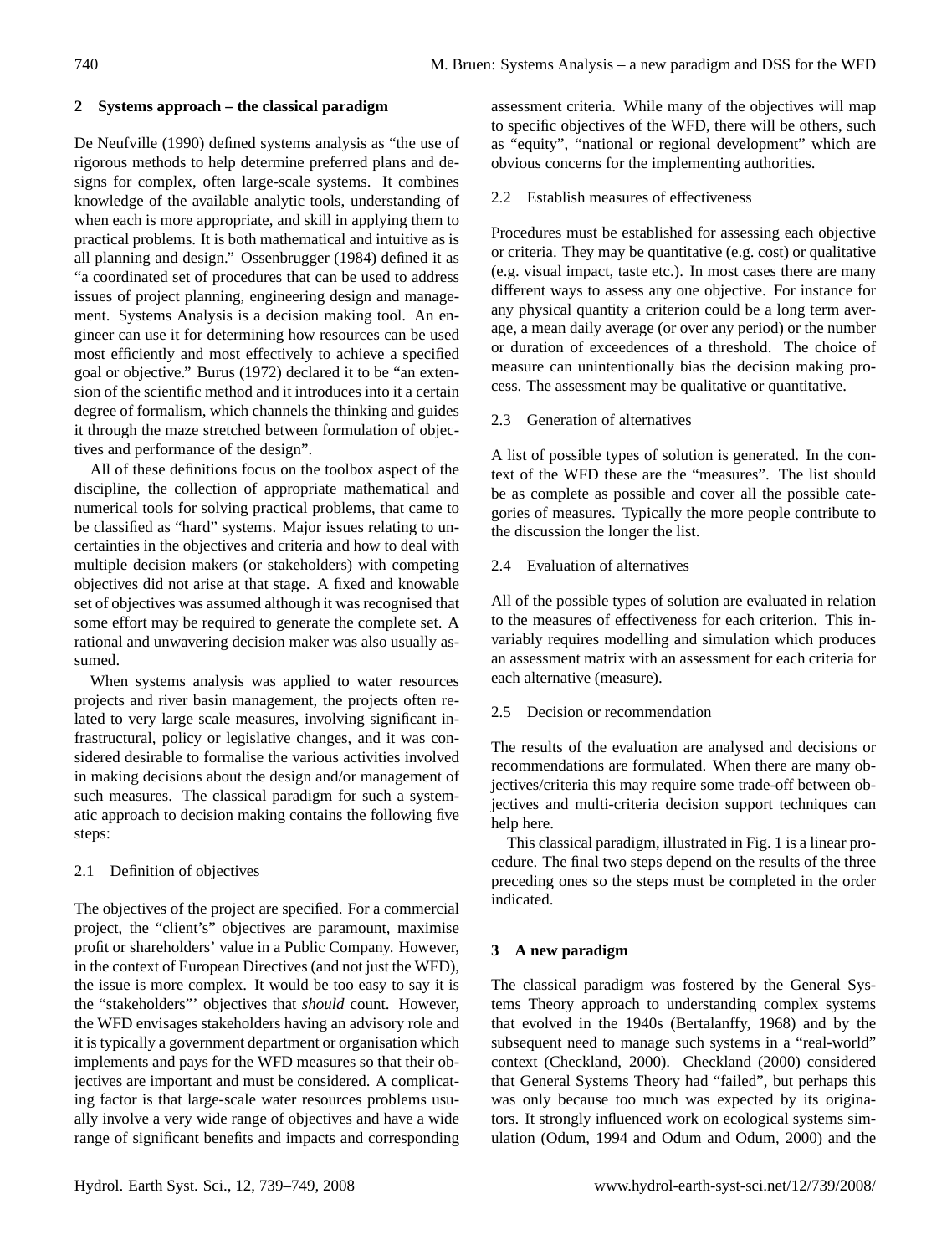

**Fig. 1.** Systems approach: Classical Paradigm (Bruen, 2006).

ecosystem diversity-stability controversy sparked by May (1984). While Bertalanffy differentiated between "closed" and "open" systems, depending on whether the system could be considered in isolation from its surroundings (with environmental systems generally placed in the latter category) the classical paradigm is more appropriate for closed, welldefined, systems. While it is still valid today in certain circumstances, it does have some fundamental limitations, particularly when applied to complex problems with many important environmental considerations, as with the WFD. This is because of the assumed "closed" nature of the problem, for instance that the decision maker(s) are readily identifiable from the beginning and that their priorities can be readily obtained at the beginning of the analysis and that they do not change over appreciable time scales and are not influenced by the decision process itself. This may be true in many circumstances, for instance for most private companies and for some public agencies. However, many decisions relating to large-scale activities or measures related to the WFD have significant environmental impacts and the objectives and priorities of, and impacts on, the general public may not be easy to obtain in the "abstract"' initial stages of the analysis. The author believes that many people are better able to appreciate the issues and articulate their opinions when faced with a single specific design proposal to consider. Moreover, priorities and opinions may change over the time-scales envisaged for the implementation of the WFD and may be influenced by involvement with the decision making process. Thus the steps shown in Fig. 2 better represent what happens in practise. It



**Fig. 2.** Systems approach: New Paradigm (Bruen, 2006).

is an iterative one in which some feedback from stakeholders is possible after a preliminary "solution" has been proposed. This feedback may lead to a revision of priorities, or to additional alternatives (measures), typically compromises between or combinations of the original ones. The learning process involved may even lead to some refinement of the objectives. The ultimate aim is to find an acceptable compromise between the various, invariably competing, objectives, and this involves negotiation, compromise and perhaps even some rethinking of the project objectives. This was recognised at a comparatively early stage, e.g. by Jamieson (1986) who wrote "River basin management can be characterised as an exercise in conflict resolution". More recently, Wilson and Droste (2000) describe the changing role of analysis and negotiation in environmental decision-making. They identify the need for a new look at the information technology requirements of decision support in the area of water resources. They stress that integration of key management functions should be linked to the Decision Support System (DSS).

#### **4 New tools for the new paradigm**

#### 4.1 Introduction

In the classical paradigm, computers were used to a significant degree in the fourth stage "Evaluation of alternatives"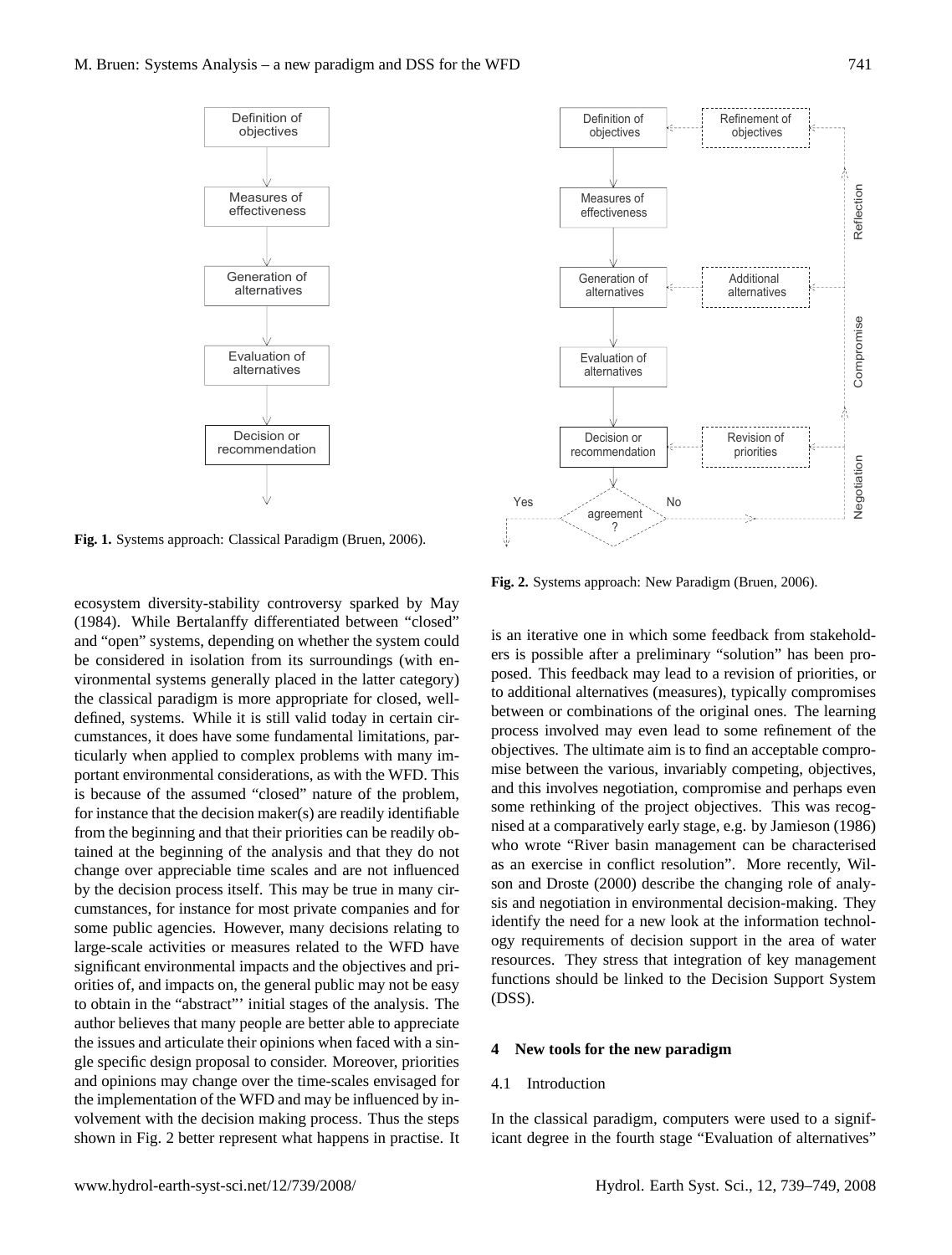and to some degree in the fifth "Decision or recommendation". This is because the evaluation generally required predicting future performance and this required numerical simulation models. All the various numerical modelling tools were available and there was a broad choice of specialist simulation software packages for both continuous and discrete systems, e.g. GPSS (General Purpose Simulation System) (see [http://www.webgpss.com\)](http://www.webgpss.com) or STELLA (Structural Thinking Experiential Learning Laboratory with Animation) (Hannon and Ruth, 1994). Some general purpose optimisation methods (see Gill et al. (1981) for the classical techniques and Efstratiadis and Koutsoyiannis (2002) for some examples) could be used in the fifth stage to produce decisions that were optimal in relation to a single criterion. More recently however, new decision support techniques have been developed to assist with the more complex decision problems typically associated with environmental issues, Bruen (1999) and also with the additional stages (particularly negotiation and compromise) associated with the new paradigm shown in Fig. 2. Some of these, particularly those with most promise for use in implementing the WFD, are described below. The choice of methods is based on the author's practical experience and ongoing research in the water/environmental area.

#### 4.2 Generation of alternatives

Although the "Generation of alternatives" is an activity required by the classical paradigm, a number of very useful techniques have emerged that improved on the more traditional "brainstorming" techniques (Osborne, 1963). For instance, De Bono developed a systematic approach to promoting Lateral thinking (de Bono, 1967) and reported that good results are possible from managed group interactions, such as with Metaplan [\(www.metaplan.com\)](www.metaplan.com). This is a technique that divides the contributors into small isolated groups (producing multiple channels of communication) and encourages participation by using cards and a facilitator trained to encourage and manage discussions. It has been used by the author in hydrological applications as diverse as the Aral Sea Environmental catastrophe (unpublished) and end-user requirements for flood forecasting systems (Bruen, 2005).

#### 4.3 Multi-criteria methods

The WFD requires the involvement of stakeholders in the decision making process. In relation to water quality and ecology, a very broad and diverse range of stakeholders are involved and a correspondingly broad range of decision criteria (or project objectives) are involved. Many multi-criteria methods were developed to manage and to formalise the resulting decision making process, however three methods are particularly useful – Multi-attribute utility; the Analytic Hierarchy Process; and the Concordance group of methods (Rogers and Bruen, 1995) and are described below. All are existing techniques that came to prominence within the last two decades.

#### 4.3.1 Multi-Attribute Utility Methods (MAUT)

One of the earliest approaches to the multi-criteria decision problem was to extend the existing utility theory to multiple dimensions. (Keeney and Raiffa, 1993) Utility was originally used by economists (see Galbraith (1991) for a short history – it was mentioned by Bentham in 1789) and represents a person or group's level of satisfaction with a particular outcome and can be used to indicate preference or indifference between the outcomes or consequences of any policy. Its use requires some strong assumptions about the nature of the decision-maker's preference structure and is expressed on an ordered metric scale. The numbers of this scale have no absolute physical meaning and the scale is constructed by assigning arbitrary numbers to any two points. Typically these points correspond to the best (utility  $= 1$ ) and worst (utility  $=$ 0) possible outcomes.

In many cases the decision problems facing engineers and planners involve a large number of different types of criteria. In particular, decisions based on Environmental Impact Assessments may involve a very large number of types of consequences relating to water, air, noise, amenity, landscape, flora, fauna etc. In principle the same utility theory developed for the single decision attribute can be directly extended to cover such cases. Multi-Attribute Utility Theory (MAUT) (Keeney and Raiffa, 1993) generalises the concept of utility to any number of criteria and allows possible consequences to be "traded off" against one another, while also taking account of their probabilities of occurring. The closely related ideas of value and utility have a long history, starting in the field of economics, but are now used in a wide variety of decision-making contexts. For instance, engineers and planners use them when considering alternatives for large-scale projects; especially those related to infrastructure development. Economists use them when analysing the operation of enterprises, markets and economies and especially in the field of welfare economics. Psychologists and social scientists use them in the study of peoples' behaviour and the reasons for the choices they make. The aim is to improve understanding of peoples' preferences and to develop tools to assist in choosing policies consistent with these preferences. It is tacitly assumed that such decisions are good ones and that they will be accepted by a large number of the people affected by them.

## *MAUT as a direct extension of utility theory for a single criterion*

In principle the multi-attribute utility function can be measured by a direct extension of the way it is done for a single attribute utility function. The utility for two arbitrary reference points is defined and the utility for all other points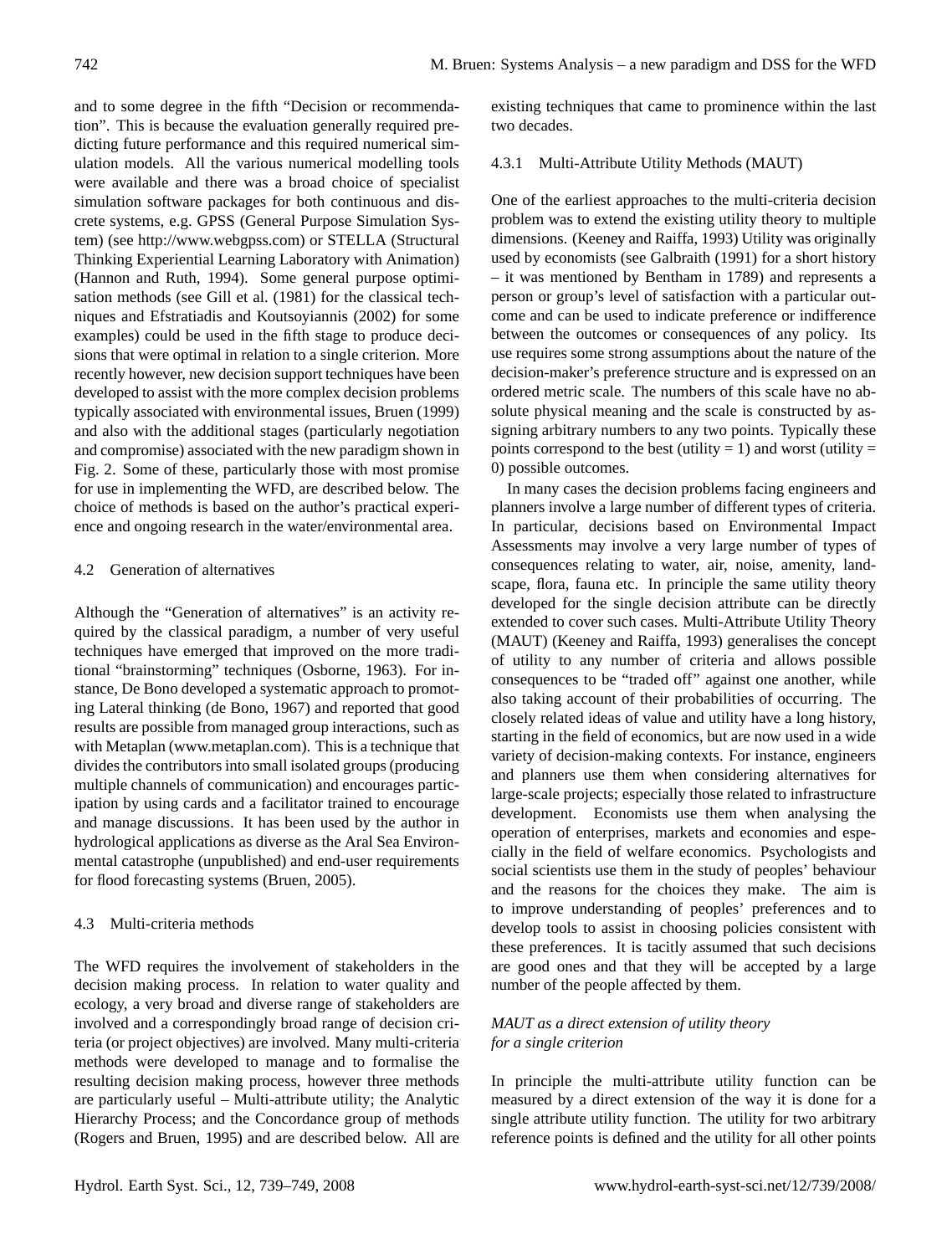can be estimated in relation to these. For N criteria, the amount of information required to define the utility function increases in proportion to the power of N, and the amount of data required becomes prohibitive, even for relatively small numbers of criteria and especially for decisions with large numbers of environmental impacts.

For example, suppose that 5 points could adequately represent the utility function for a single criterion. If there were two criteria then the utility function would be a two dimensional function and  $5^2$ –2 or 25 points less the 2 fixed points would be required to represent the utility function with a corresponding level of accuracy. If there are three attributes then  $5<sup>3</sup>-2$  or 123 points are required to represent the function with the same resolution. It is easily seen that the latter would require extensive surveys and interviews making it prohibitively expensive. Even the two dimensional case requires considerable effort if tackled in the direct way. For instance, if the utilities of each criterion are independent of the others then the multiattribute utility function is constructed as a weighted average of the utility functions for each individual attribute (consequence), i.e.

$$
U(X) = \sum_{\text{all } i} w_i u_i(x_i) \tag{1}
$$

where,  $X=(x_1, x_2, ..., x_n)$  is an n-element vector of criteria values, U(X) is the multivariate utility function and  $u_i(x_i)$  is the univariate utility function for the *i*th criterion. The  $w_i$ are weights which specify the relative contribution of each criterion in the final decision. They are assumed to be fixed regardless of the magnitude of the criterion value and also are independent of the other criteria (cf. Vincke, 1992). In many practical situations however, the utilities of some criteria are influenced by other criteria and the simple weighted average approach cannot be used. Keeney and Raiffa (1993) developed an approach in which the multivariate utility function can be related to the individual utility functions by the equation

$$
K U(X) + 1 = \prod_{i=1}^{n} \{1 + K k_i u_i(x_i)\}\tag{2}
$$

where, both  $U(X)$  and the  $u_i(x_i)$  are scaled so that 0 represents the worst possible situation and 1 the best possible situation. A good introduction to the application of MAUT is given in De Neufville (1990).

### 4.3.2 Analytic Hierarchy Process (AHP)

The Analytical Hierarchy Process (Saaty, 1980) is a multicriteria decision support method based on qualitative pairwise comparison data (typically obtained from a questionnaire survey of decision makers or experts). It is essentially a formal expression of the decision maker's understanding of a complex problem using a hierarchical structure, that separates the problem into its natural components (criteria and

**Table 1.** Saaty's preference scale (after Saaty, 1980).

| Preference               | value |
|--------------------------|-------|
| absolutely preferable    | 9     |
| very strongly preferable |       |
| strongly preferable      | 5     |
| mildly preferable        | 3     |
| equal importance         |       |

alternatives) and links them (via weights and expert assessments) to the final decision. Thus, it reduces a decision problem to a series of smaller self-contained analyses. The relative merit of each policy alternative is determined from a pair-wise analysis of the relative performance ratings for all combinations of alternatives, separately for each criterion. The relative importance of each criterion can also be determined from a similar pair-wise analysis of decision makers' preferences. The result of the overall process is a ranking of all alternatives on an interval scale. Dividing the problem into a hierarchy that explicitly separates criteria and alternatives has many advantages. They can be used to describe how changes in priority or assessment at upper levels affect priorities of elements in lower levels. They provide detailed information on both the structure and function of the system, they are stable and flexible, and they can mirror reality, since most natural systems are assembled hierarchically.

A hierarchy has at least three levels: the focus or overall goal of the decision problem at the top, multiple criteria in the middle layer, and competing alternatives at the bottom (measures for the WFD). Saaty (1977) suggests using a simple nine point numerical scale, such as the one given in Table 1, to represent the results of each pair-wise comparison. This is supported by psychological studies (Miller, 1956) that show that a scale of about 7 points is sufficiently detailed. Saaty noted that the ability to make qualitative decisions was well represented by five verbal attributes (equality, weak preference, strong preference, very strong preference and absolute preference).

For example, given four elements A, B, C and D within one hierarchy level, each pair – AB, AC, AD, BC, BD, and  $CD -$  is directly compared with respect to its influence on X. If, for instance A is mildly preferable to B then the number 3 is placed in the cell at the intersection of the row corresponding to A with the column corresponding to B. Its reciprocal is placed in the symmetrically opposite cell. Inserting all the possible pair-wise comparisons gives a matrix with a structure as in Table 2.

Note that  $\overline{1}$ 

$$
a_{j,i} = \frac{1}{a_{i,j}}\tag{3}
$$

Saaty showed that the importance weights can be determined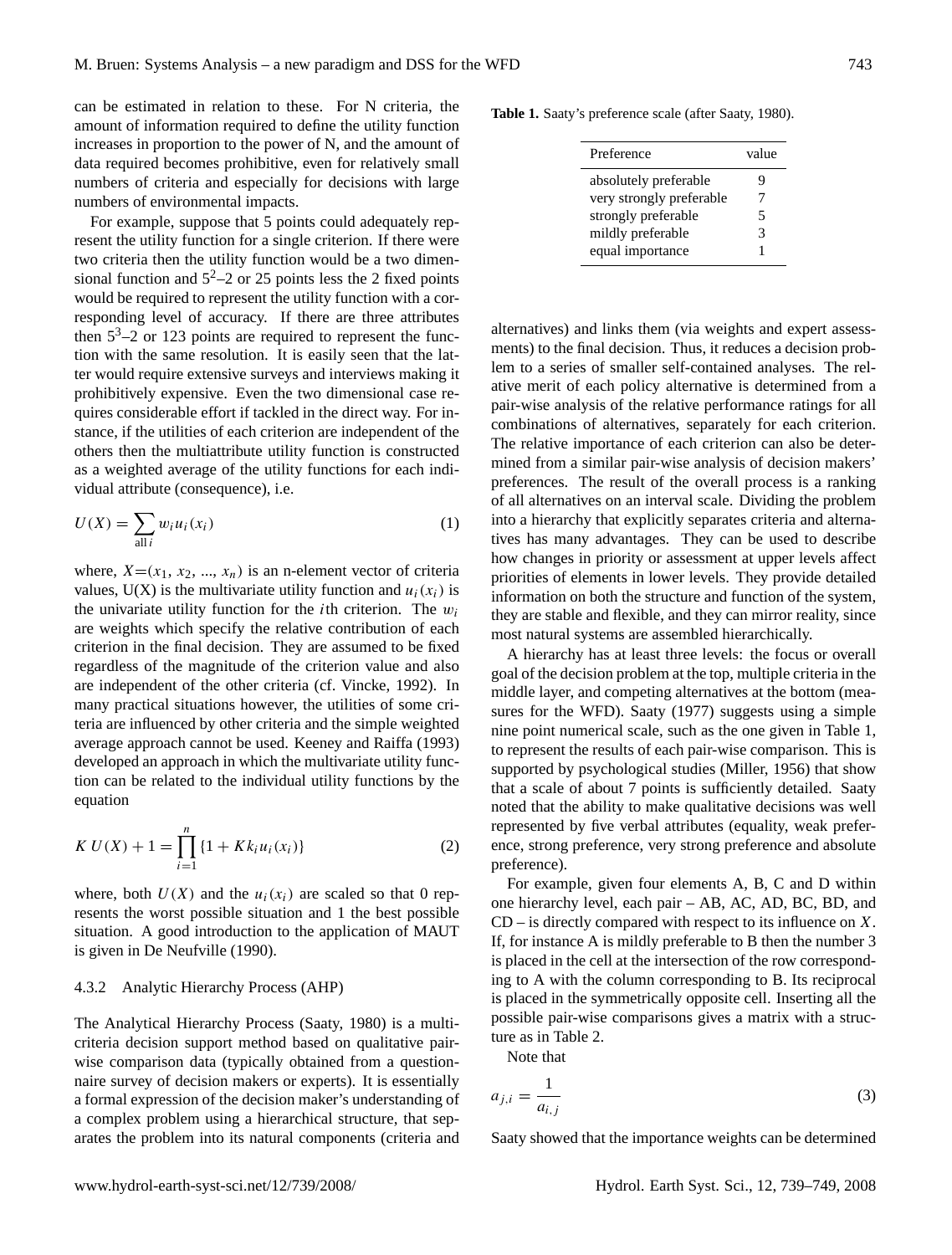**Table 2.** Pair-wise comparison reciprocal matrix for Analytical Hierarchy Process.

|                  | A                                              | В                                   | C                                   | D                                   |
|------------------|------------------------------------------------|-------------------------------------|-------------------------------------|-------------------------------------|
| Α<br>B<br>C<br>D | $a_{1,2}$<br>$\overline{a_{1,3}}$<br>$a_{1,4}$ | $a_{1,2}$<br>$a_{2,3}$<br>$a_{2,4}$ | $a_{1,3}$<br>$a_{2,3}$<br>$a_{3,4}$ | $a_{1,4}$<br>$a_{2,4}$<br>$a_{3,4}$ |

from this matrix by determining the eigenvector corresponding to its largest eigenvalue, a standard numerical procedure. In the water resources area, the technique has been used for optimal choice of sewerage treatment process for a high capacity but limited area site in Hong Kong (Tang and Ellis, 1991), catchment management (de Steiguer et al., 2003; Heathcote, 1998) and has been used in conjunction with other methods such as social choice theory (Srdjevic, 2007). However, Triantaphyllou (2001) reports some inconsistent behaviour in additive version of AHP.

## 4.3.3 Concordance analysis

Concordance Analysis is a non-compensatory multi-criteria decision support method which indicates the degree of dominance (if any) of any one policy over others (Massam, 1988). The method does not necessarily produce a strict ranking of all the alternatives and some can remain incomparable with some others. For example, if some alternative "a" is better than both "b" and "c", it becomes irrelevant to analyse preferences between b and c and they need not be compared without invalidating the choice of "a". In Concordance Analysis, there is no question of the 'trading-off' of one criterion directly against another for each individual alternative. Comparison between alternatives proceeds on a pair-wise basis with respect to each criterion, and establishes the degree of dominance that one alternative has over another. One of the most commonly used methods within Concordance Analysis, the ELECTRE Method, (*Elimination et choix traduisant la réalité*) was originally developed by Bernard Roy (Benayoun et al., 1966). It involves a systematic analysis of the relationship between all possible pairings of the different alternatives, using their scores on a common set of criteria. The result is a measure of the 'outranking' of one alternative over another. While ELECTRE has no axiomatic basis, and can involve professional judgement, it nonetheless provides a valuable framework for examining multi-criteria problems. In the water resources area it has been used in the selection of projects for rural (Roy et al., 1992) and urban (Kodikara et al., 2005) water supply.

Initially, multi-attribute utility theory (MAUT) was used as it had a strong mathematical axiomatic basis (Keeney and Raiffa, 1993). However doubts were expressed about the applicability of its assumptions to the human decision maker or stakeholder. However the effort required establishing utility curves in MAUT does not scale well as the number of criteria increases and the method was difficult to apply to environmental problems with typically large numbers of criteria and mixtures of qualitative and quantitative. The alternative methods described above were developed to cater for these two complicating factors, such as AHP (Saaty, 1980) and ELECTRE (Rogers et al., 1995, 1998). A large range of applications in the water resources area has recently been reviewed by Hajkowicz and Collins (2007) who confirm that paired-comparison (e.g. AHP) and ELECTRE type methods are the most widely used. However, Wang and Triantaphyllou (2008) report problems with anomalous rank reversals in ELECTRE 2 and 3 in specific cases.

#### 4.4 Adaptive management

Adaptive management is based on an acceptance that the uncertainties in water resources systems, including its human components, and its external drivers, such as climate change (Pahl-Wostl, 2007a), preclude accurate prediction of the future and thus also preclude attempts at optimal long term policy-making ab initio. A natural alternative is to move into the future in a series of short-term steps each of which includes not only policy formulation but also information gathering to assess the impact of existing policy and help to improve it at the subsequent step (Pahl-Wostl, 2007b). It is, in effect, the "Kalman Filtering" of policy formulation. This is a numerical procedure for regularly updating estimates of the state of a system as new information becomes available (Kalman, 1960). Its particular strength is in dealing in an optimal way with the uncertainties in both the new information and in knowledge of how the system evolves in time. Adaptive management envisages an analogous regular updating using new information gathered about the behaviour of the system from its response to previous actions. It extends the approach by allowing for the development of shortterm strategies to test various critical hypotheses about the response of the entire socio-eco-hydrological system with the aim of ultimately improving the long-term strategy. This is because long-term optimality may be better served by an initial strategy designed to gain information about the system and its response rather than designed only for best initial step towards the goal of "achieving good water and ecological status" as soon as possible. However, in practice there may be some resistance to implementing such an approach. In addition, its appropriateness depends on the current state of knowledge about water resources, which varies considerably between EU member states. Sharma and Norton (2005) describe its use in policy formulation in relation to climate change and stress that such methods must take account of how the public response to policy has a role in shaping public attitudes. However, the WFD is structured in a way that allows for adaptive management since its article 13(7) provides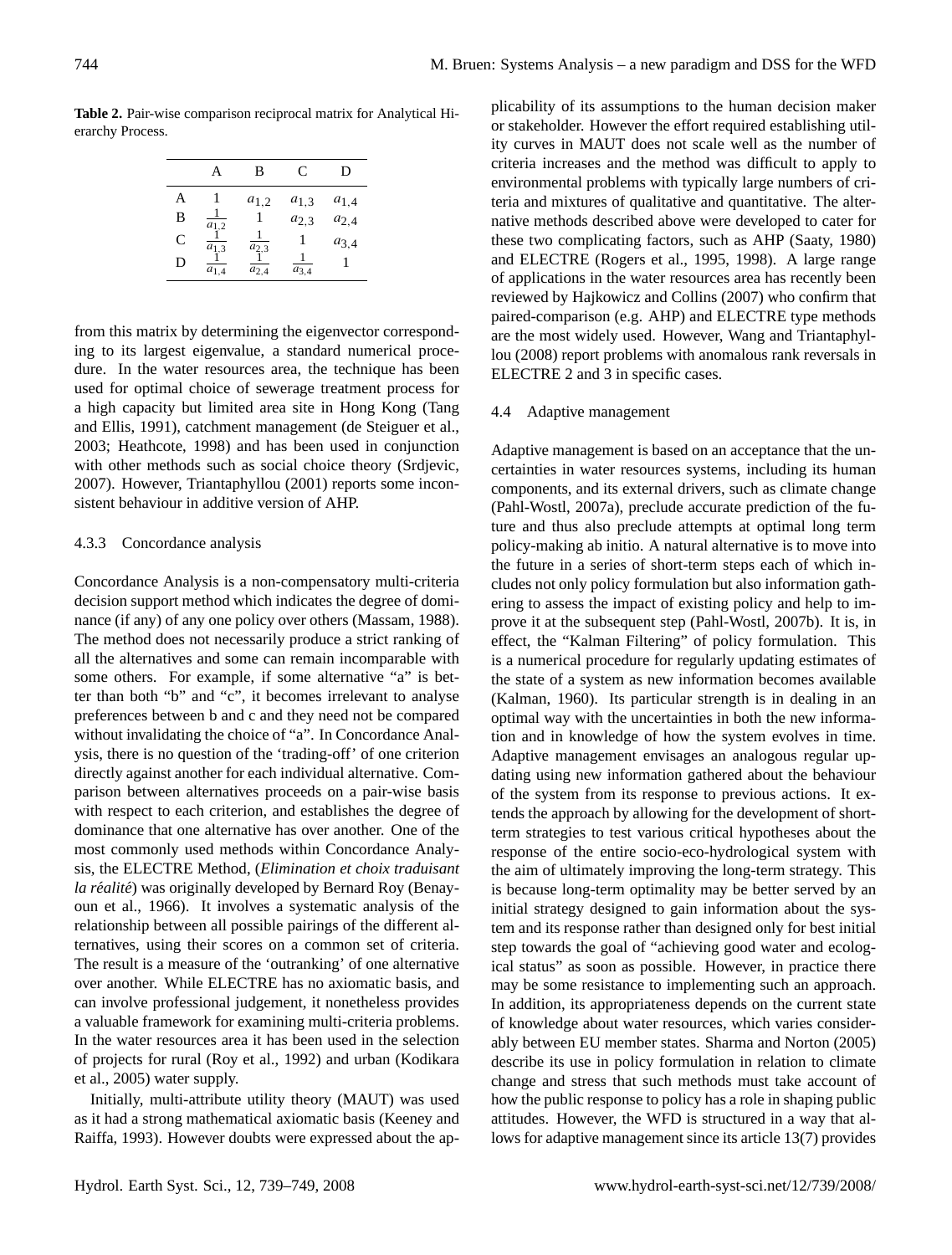for regular review and updating of Water Management Plans on a 6 years cycle.

# 4.5 Social learning

Tippett et al. (2005) point out that while "it is individuals who learn, they do so in social groups" and thus this knowledge is social. They define social learning as "organisational learning that results in enhancing a group's ability to change its underlying dynamics and assumptions" and point out that this is necessary for an adequate response to WFD requirements, given the complexity of the systems being managed. This process is thus a natural adjunct to adaptive management. Ison and Watson (2006) describe how social learning can be applied to the implementation of the WFD in Scotland. The key element is that cooperative behaviour is promoted by learning that is facilitated by institutional support. This is supported by a comparison of their own experience in Scotland with the situation in other juristictions.

## 4.6 Cognitive mapping

Cognitive mapping (Eden, 1990), which is based on the theory of personal constructs (Kelly 1955), is a technique to organise, analyse and make sense of descriptions of problems or systems. Cognitive maps are often determined from interviews with stakeholders and they describe how the interviewees represent internally the external environment (Kearney and Kaplan, 1997). It clarifies people's conceptions about their environment by recording them in diagrams showing the concepts and their interconnections. Giordano et al. (2005) applied fuzzy cognitive maps to develop a "water community cognitive map" used in negotiation between stakeholders and for conflict resolution relating to equity in water distribution during drought periods in Italy. Kolkman et al. (2005) pointed out that the complexity of environmental problems and the differences in the conceptualisations of the decision makers, stakeholders and scientists increase the difficulties of negotiation and reaching a consensus. They suggest using a "mental maps" approach to address this and give an example application to the design of the Zwolle storm barrier in the Netherlands. Tan and Ozesmi (2006) used the Fuzzy Cognitive Mapping technique to develop a comprehensive lake ecosystem model from the separate conceptualisations of 8 lake scientists. They found that, not only did it produce a good model, but the exercise provided insights that extended the knowledge of the participating experts in a practical way. Tippet et al. (2005) apply cognitive mapping to examine the objectives of forest users.

## 4.7 Groups: cooperation, negotiation and compromise

Giordano et al. (2006) describe cooperation between modellers and the public in developing simulation models to assist in decision making. They question the public participants about their experience of the modelling process and report their opinions on the credibility and value of the resulting model. Dinka and Lundberg (2006) studied the effect of personal identity on cooperation in design teams, noting a distinction between a participant's professional and personal role. Vatn (2007) explores the conditions and reasons for peoples' willingness to cooperate in relation to usage of resources. Starting from experiments in psychology and economics, he explores different conditions/structures that tend to produce cooperative behaviour (even when individual gain is sacrificed) and those producing a focus on individual gain. He advocates institution reform that encourages the active involvement of citizens. These include having a formal set of rules, a system for both rewarding cooperative behaviour and punishing selfish behaviour and an effective communications system. Regan et al. (2006) describe a mathematical consensus convergence model based on establishing consensus priority weights for individual groups. They note that, in group decision making, simple averages of individual stakeholders' weights or preferences can often lead to decisions not really representative of the group. They note that the size and composition of the group can influence an individual's response and, in particular, that special interest groups can acquire a high degree of influence. As a solution, they describe a mathematical procedure in which each member of a group is asked to assign weights reflecting the importance (they call it a "weight of respect") they give to the opinions of other members of the group. From these an importance ranking can be determined for each member of the negotiating group. Shirani (2006) compared the characteristics of face to face discussion within a decision making group with discussion mediated by a Group Support System (GSS). He found that GSS promoted sharing within the group of information known initially only to a few members of the group, compared to face to face discussions, in which specialised information was less likely to be passed on. Turoff et al. (2002) describe a "collaborative writing process" implemented on the internet, to assist in producing agreed documents and have developed such a system using the Java language that can be used via any web browser. Damart et al. (2007) describe how the ELECTRE TRI (ELimination Et Choix Traduisant la REalité – TRI stands for the 3rd variation) method can be used to support group decision making. The defining characteristic of the method is that it provides a formal procedure that allows the factors that support a particular choice (called "concordance") to be considered alongside the factors that oppose that choice (called "discordance"), Roy (1968). Janssen et al. (2006b) describe the use of a simple group decision support tool for land use management in the Netherlands. It allowed different interest groups to specify their preferred uses for all lands in a study area. The system produced maps that show where there was general agreement and also highlighted areas where there was strong conflict. These maps informed the ensuing negotiations between groups and were acknowledged by them as beneficial in communicating information.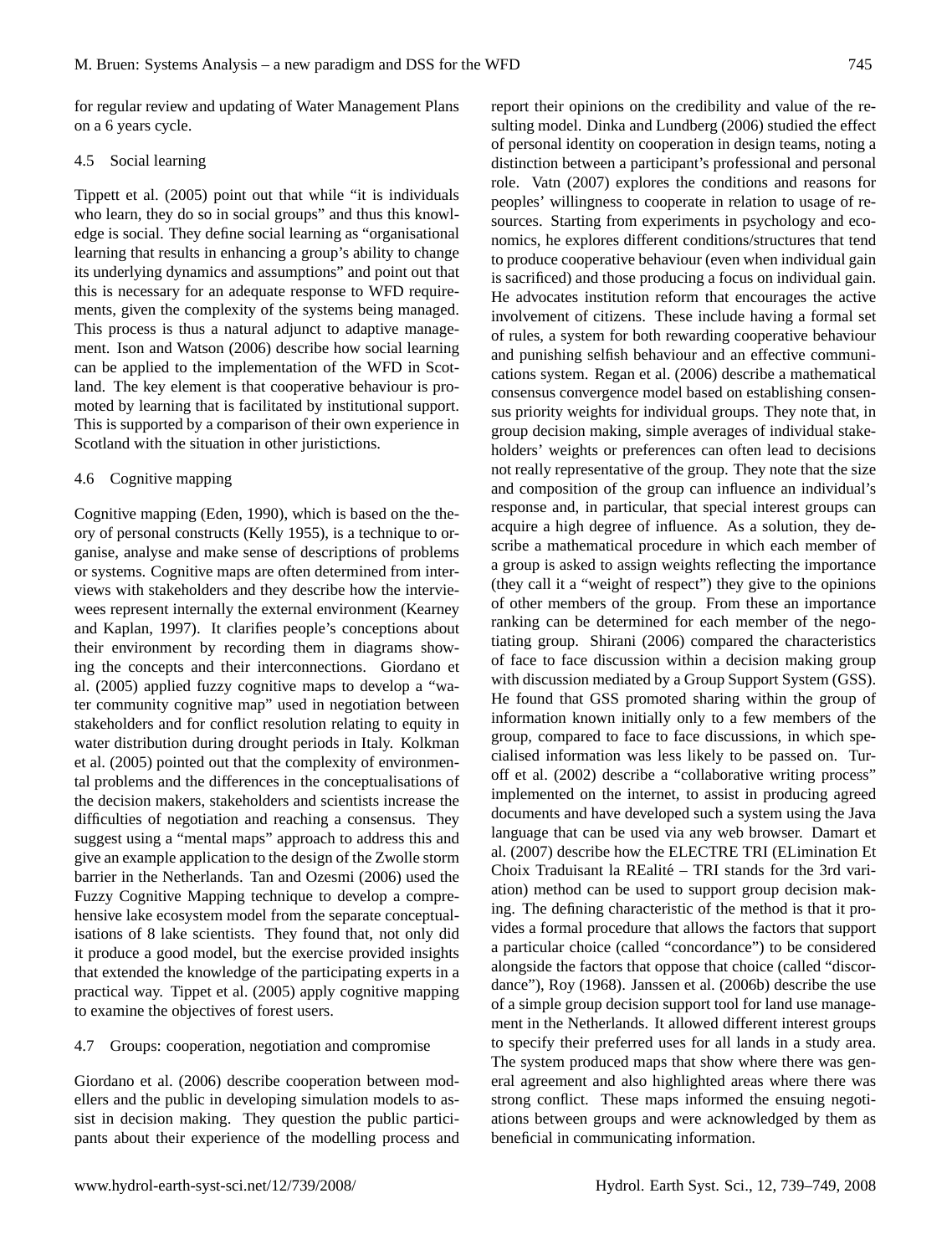Innes and Booher (1999) describe the general conditions that facilitate consensus building; (i) the negotiating group should include representatives of all relevant and significantly different interests; (ii) The overall goals are real, practical and are shared by all members of the group; (iii) The group can regulate its own activities, e.g. defines its own procedures and rules; (iv) engages the participants and keeps them interested and involved; (v) encourages challenges to convention; (vi) produces high quality information that is trusted by the participants and (v) ensures that sufficient discussion of the issues takes place before consensus is sought. With the complex issues involved in the implementation of the WFD, the production of high quality, trusted, information is a task for decision support systems.

## **5 DSS support**

The development of new "soft" techniques and approaches described above required a new set of supporting software tools. In the following sections some of these tools are briefly described. The choice of systems focussed on stakeholder communication and negotiation and thus many tools that are primarily numerical modelling systems were not included. Simplicity of user interface and potential for multiple use over the internet (to allow as wide a range of public participation as possible) were the most important criteria in selecting the systems described.

## 5.1 For negotiation

Tippett (2004, 2005) points out the challenges of the WFD and describes "SUNstainable DesignWays" tool and its role in fostering societal participation in forming decisions. The approach encourages and facilitates stakeholder involvement in planning sustainable solutions to development problems. A very graphical and hands-on approach, it combines elements of the system approach (described above) with ideas from sustainable ecology, environmental management, mind maps and multicriteria analysis. Typically participation is in groups creating or amending a plan, map, mind-map or activity diagram.

Decisionarium [\(http://www.decisionarium.hut.fi\)](http://www.decisionarium.hut.fi) (Hamalainen, 2003; Moreno-Jimenez and Polasek, 2003) is a public site for interactive multicriteria decision support with tools for individual choices, group collaboration and negotiation. It includes (a) Web-HIPRE (value tree and AHP analysis); (b) RICH (allows incomplete ordinal preference statements when considering the relative importance of attributes in a value tree); (c) Opinions-Online (a platform for surveys voting and group collaboration) ; (d) Joint Gains (to support multiparty negotiations in a multicriteria setting) and (e) Smart Swaps (an implementation of the even swaps procedure). All of the tools are web based so global interaction is easy and links can be utilized for multimedia information support.

TED: Towards Electronic Democracy: An e-negotiation system is proposed by the TED project, Rios-Insua et al. (2003), Rubio et al. (2005). It delivers modern methods of decision analysis and group decision support over the internet and makes it easier for the public to participate in decisions that affect them. This makes it easier to obtain, from a wider section of interested parties, the feedback that is essential for the negotiation and compromise phases shown in Fig. 2.

Haseman et al. (2005) describe a Group Decision Support System (GDSS) based on collective memory that uses hypermedia and groupware and intranet facilities. They report that the approach helps participants establish and communicate group norms. This was valuable when the groups were involved in sequences involving similar types of decision making situations. Limayem et al. (2006) consider reasons for some disappointing results. They conclude that although GDSS generally improves the decision making process, when it is not used correctly the results can be worse than for unassisted group decisions. The "e-Participation"' system of Lourenco and Costa (2007) focuses on collaborative writing which can produce consensus building and cooperation between groups or individuals. The intention is that the process would produce agreed documents reflecting different discourses as a useful and acceptable contribution to public decision processes. This is a highly transparent process and the intrinsic value of transparency in promoting the acceptance of the outcome of the decision process has been identified by Kemp et al. (2006), based on their UK experience of involving stakeholders in decisions relating to Best Practical Environmental Alternatives relating to radioactive waste management. They describe a number of different approaches (including fact finding missions, workshops and focus groups) taken in different projects. They emphasize that the decision process should be sufficiently transparent to demonstrate that stakeholders attitudes have been taken into account in arriving at the final decision. An overly complex process can be counter-productive.

Bruce (2006) applies the deductive approach to collaboration and negotiation and suggests seven interesting hypotheses:

- **–** Hypothesis 1. If the parties hold widely divergent views, it is unlikely that they will appear to share common interests. That is, it is unlikely that they will agree concerning the direction of changes to any initial proposals.
- **–** Hypothesis 2. Most negotiations between parties will take the form of "trades". Furthermore, the probability that such trades will take place will not be affected by the degree to which the initial allocation of resources is considered to be undesirable; but will be influenced by the cost of the negotiation process.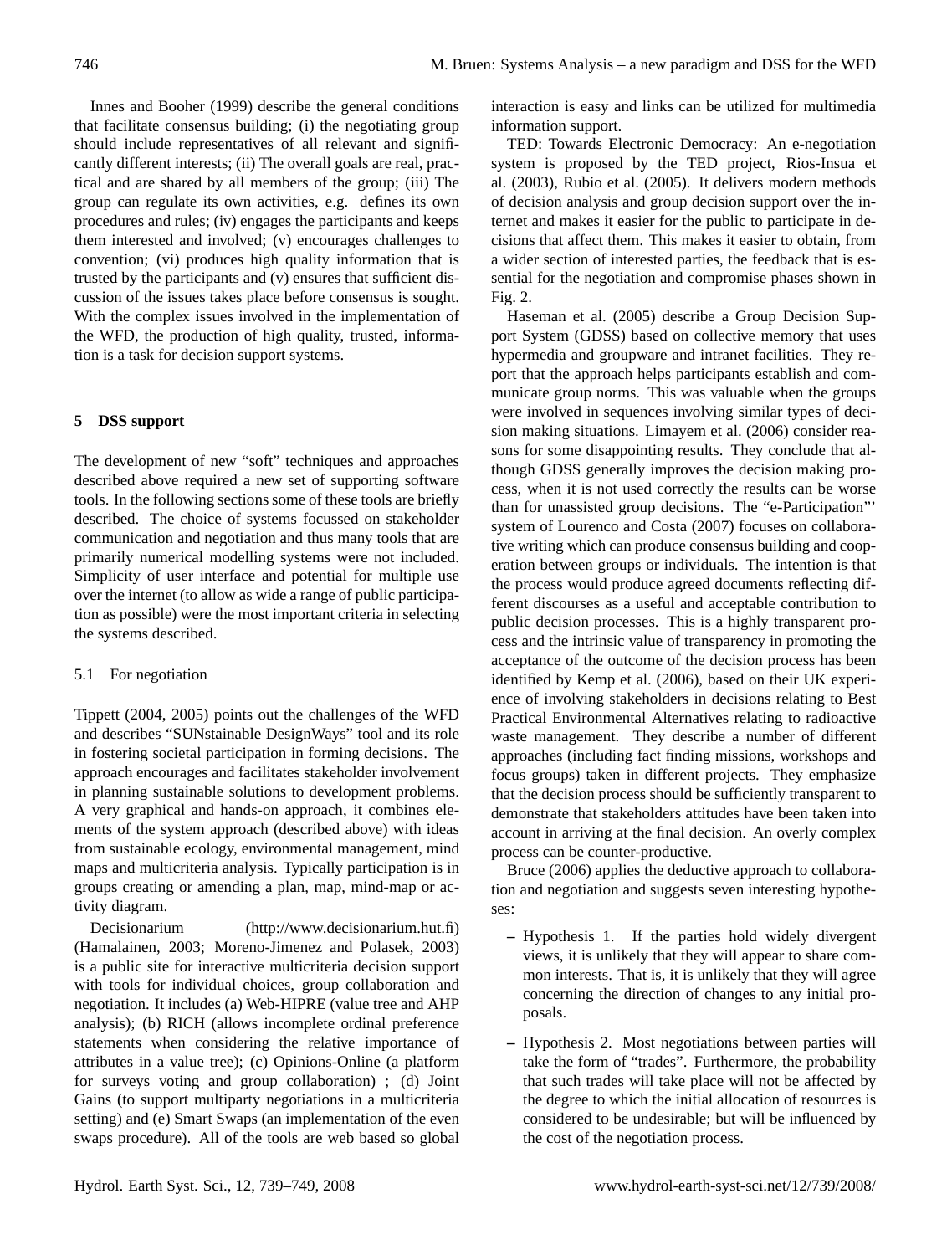- **–** Hypothesis 3. If the policy that the government will select in the absence of collaboration is known to the parties, the outcome they adopt will be strongly influenced by that policy even if the parties reach consensus through open and unfettered bargaining.
- **–** Hypothesis 4. If the parties are uncertain about the policy that will be imposed if they fail to reach agreement (and are risk averse), but share similar perceptions concerning the probabilities that various policies will arise, they will have a greater incentive to reach agreement than if they were certain about the default outcome.
- **–** Hypothesis 5. If the parties have inconsistent expectations concerning the policy that will be imposed if they fail to reach agreement, there is a strong presumption that collaboration will fail.
- **–** Hypothesis 6. If the government "frames" the issues to be negotiated (by restricting the set of possible outcomes), it may increase the probability that the parties will reach consensus. However, it will, at the same time, increase the probability that both parties will be dissatisfied with the outcome they have "chosen".
- **–** Hypothesis 7. The parties' willingness to enter collaborative processes, and their ability to reach mutually beneficial outcomes, will not be affected by the parties' relative economic or political powers (as long as consensus is the decision rule).

He found these hypotheses were supported by the results of a questionnaire survey of people who had participated in a land use management decision making process.

### 5.2 For compromise

Some systems, called "Stakeholder DSS" have emerged that can be used by decision makers, technical experts and stakeholders to explore the consequences of combining either preference schemes or alternative scenarios in the hope of achieving mutually acceptable compromises. These are often made available and used by stakeholders over the internet. Haemaelaeinen et al. (2001) describe a framework for multicriteria modelling and support for a multi-stakeholder decision processes in relation to water level management in a regulated lake-river system in Finland. The stakeholders are involved in the decision process from formulating problem structuring stage to the group consensus seeking stage followed by a stage of seeking public acceptance for the policy. The framework aims at creating an evolutionary learning process. It also focuses on a new interactive method for finding and identifying Pareto-optimal alternatives. Role playing experiments with students are used to test the practical applicability of a negotiation support procedure called the method of improving directions. It describes the preference programming approach for the aggregation of the stakeholder

opinions in the final evaluation of alternatives and consensus seeking.

# 5.3 For reflection on priorities

This is an aspect that is rarely addressed in DSS at the moment and has a number of practical difficulties. For instance if a decision support system encourages the changing of objectives as part of the process then can it be used to manipulate the final outcome. The boundary between such manipulation and facilitating the entire process is not clear with potential consequences for the credibility of the system. Of the few publications on the aspect of objectives, Makowski et al. (1997) have produced a system, applied to the Nitra River, in which aspiration-lead objectives can be modified as part of the multi-criteria decision making process.

## **6 Conclusions**

This paper briefly traces the on-going movement of decision support methodology and the associated computation tools from a position in which they were complex and required specialist users and stand-alone computers to a position in which the complexity is hidden behind easy-to-use Graphical User Interfaces and can be used over the internet. This is associated with a shift in paradigm from a linear prescriptive process driven by technical and scientific experts to a new iterative, reactive, process giving more control to stakeholders. This paper outlines some multi-criteria methods suitable for use with the new paradigm and identified Concordance methods (such as ELECTRE) and the Analytical Hierarchy Process as appropriate tools. This expanded access to and use of decision support systems and related systems analysis methods facilitates public stakeholder participation and is a useful and welcome development and is compatible with the spirit of the WFD. It has provided an incentive and framework for new types of research projects that study how decisions are influenced (or not) by stakeholders' increased access to complex tools and sources of information. In the context of the WFD, such projects integrate water science and engineering with sociology in the expectation that the process will lead to more socially acceptable environmental decisions.

*Acknowledgements.* This review was done as part of the WIN-COMS research project, sponsored by the Environmental Protection Agency of Ireland under its ERTDI programme and funded through Ireland National Development Plan.

Edited by: S. Barles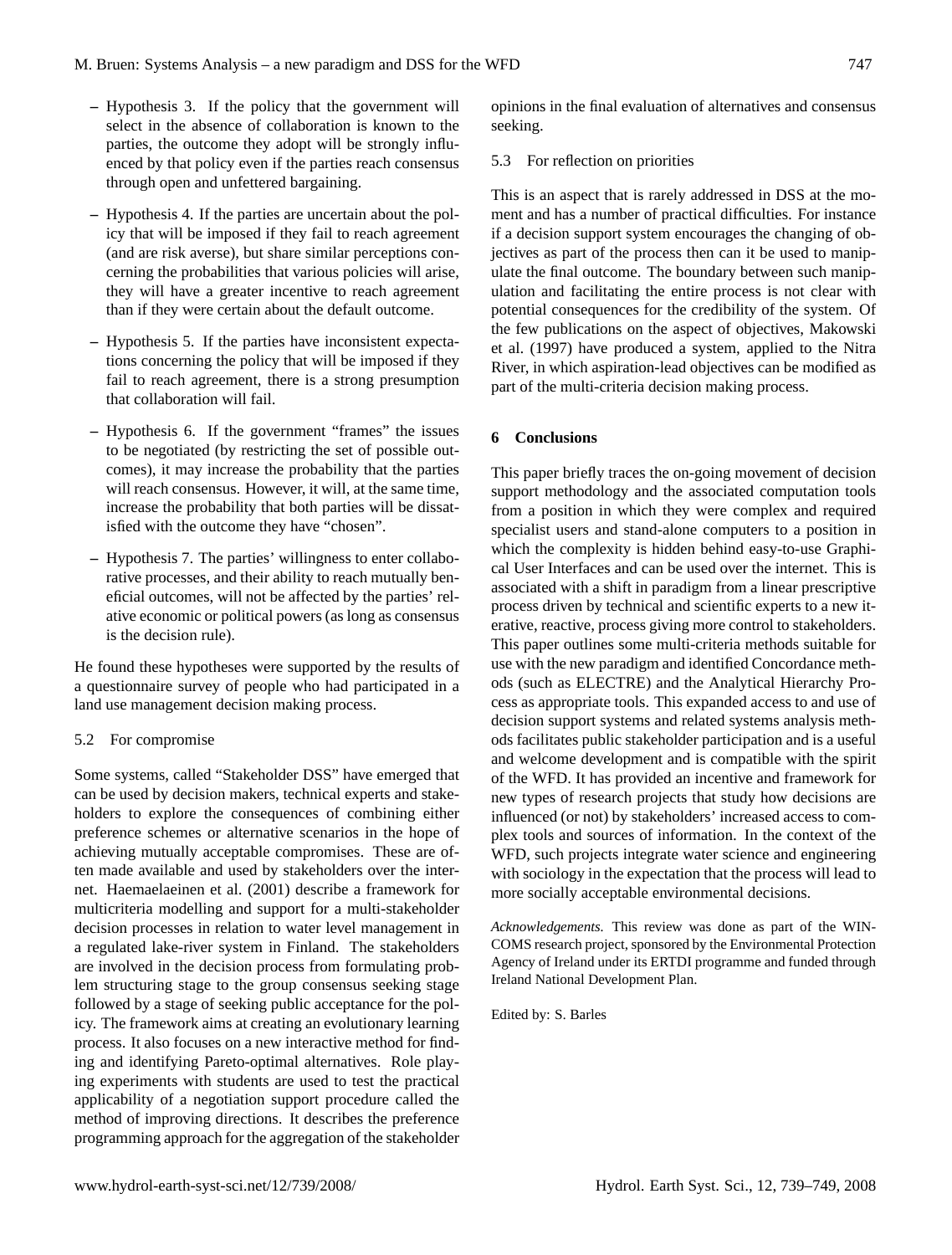## **References**

- Benayoun, R., Roy, B., and Sussman, N.: Manual de Referance du Programme ELECTRE, Note de Synthese et Formation, No. 25, ` Direction Scientifique SEMA, Paris, 1966.
- Bertalanffy, L. von: General System Theory: Foundations, Development, Applications, George Braziller, New York, 1968.
- Bruce, C.: Modelling the environmental collaboration process: A deductive approach, Ecological Economics, 59, 275–286, 2006.
- Bruen, M.: End-User level of service requirements, Carpe Diem Project report 11.2, available at: [http://carpediem.am.ub.](http://carpediem.am.ub.es/results/deliverables/Del_11.2_EndUSERREPORT2.pdf) [es/results/deliverables/Del](http://carpediem.am.ub.es/results/deliverables/Del_11.2_EndUSERREPORT2.pdf) 11.2 EndUSERREPORT2.pdf, (accessed Feb 2008), 2005.
- Bruen, M.: Introduction to decision support systems, in: River basin modelling for flood risk mitigation, Taylor & Francis, London, 235–248, 2006.
- Burus, N.: Scientific allocation of water resources, American Elsevier Publishing Co, New York, 209 pp., 1972.
- Checkland, P.: Soft systems methodology: a thirty year retrospective, Systems Research and Behavioural Science, 17(S1), S11– S58, 2000.
- Damart, S., Dias, L. C., and Mousseau, V.: Supporting groups in sorting decisions: Methodology and use of a multi-criteria aggregation/disaggregation DSS, Decis. Support Syst., 43(4), 1464– 1475, 2007.
- De Bono, E.: The Use of Lateral Thinking, Jonathan Cape, London, 1967.
- De Neufville, R.: Applied systems analysis, McGraw-Hill, New York, 1990.
- de Steiguer, J. E., Duberstein, J., and Lopes, V.: The Analytic Hierarchy Process as a Means for Integrated Watershed Management, in Proceedings of the First Interagency Conference on Research in the Watersheds, USDA, 736–740, 2003.
- Dinka, D. and Lundberg, J.: Identity and role-A qualitative case study of cooperative scenario building, Int. J. Human-Computer Studies 64, 1049–1060, 2006
- Eden, C.: Using Cognitive Mapping for Strategic Alternatives Development and Analysis (SODA), in Rational Analysis for a Problematic World, Wiley, Chichester, 1990.
- Efstratiadis, A. and Koutsoyiannis, D.: An evolutionary annealingsimplex algorithm for global optimisation of water resource systems, in: Proceedings of the 5th International Conference on Hydroinformatics, IWA Publishing, UK, 1423–1428, 2002.
- Galbraith, J. K.: A History of Economics: The Past as the Present, Penguin, UK, 1991.
- Gill, P. E., Murray, W., and Wright, M. H.: Practical Optimization, Academic Press, London, 1981.
- Giordano, R., Passarella, G., Uricchio, V. F., and Vurro, M.: Fuzzy cognitive maps for issue identification in a water resources conflict resolution system, Phys. Chem. Earth, 30, 463–469, 2005.
- Giupponi, C., Mysiak, J., Fassio, A., and Cogan V.: MULINO-DSS: a computer tool for sustainable use of water resources at the catchment scale, Math. Comput. Simulat., 64, 13–24, 2004.
- Haemaelaeinen, R. P., Kettunen, E., Ehtamo, H., and Marttunen, M.: Evaluating a Framework for Multi-Stakeholder Decision Support in Water Resources Management, Group Decis. Negot., 10(4), 331–353, 2001.
- Hajkowicz, S. and Collins, K.: A Review of Multiple Criteria Analysis for Water Resource Planning and Management, J. Water Resources Management, 21(9), 1553–1566, 2007.
- Hämäläinen, R. P.: Decisionarium Aiding Decisions, Negotiating and Collecting Opinions on the Web, Journal of Multi-Criteria Decision Analysis, 12(2–3), 101–110, 2003.
- Hannon, B. and Ruth, M.: Dynamic Modeling (Mac Version), Springer-Verlag, New York, 248 pp., 1994
- Haseman, W. D., Nazareth, D. L. and Paul, S.: Implementation of a group decision support system utilising collective memory, Information and Management, 42, 591–605, 2005.
- Heathcote, I. W.: Integrated Watershed Management: Principles and Practices, John Wiley and Sons, New York, 1998.
- Jamieson, D.: An integrated, multi-functional approach to water resources management, Hydrolog. Sci. J., 31(4), 501–514, 1986.
- Innes, J. E. and Booher, D. E.: Consensus building and Complex Adaptive Systems: A Framework for Evaluating Collaborative Planning, Journal of Planning Association, 65(4), 412–423, 1999.
- Ison, R. and Watson, D.: Illuminating the possibilities for social learning in the management of Scotland's water, Ecology and Society, 12(1), 21, available at: [http://www.ecologyandsociety.](http://www.ecologyandsociety.org/vol12/iss1/art21/) [org/vol12/iss1/art21/](http://www.ecologyandsociety.org/vol12/iss1/art21/) (accessed Feb 2008), 2007.
- Janssen, M. A. and Goosen, H., and Omtzigt, N.: A simple mediation and negotiation support tool for water management in the Netherlands, Landscape Urban Plan., 78, 71–84, 2006.
- Kalman, R. E.: A new approach to linear filtering and prediction problems, Transactions of the A.S.M.E., J. Basic-Eng-D, 82, 35– 45, 1960.
- Kearney, A. and Kaplan, S.: Toward a methodology for the measurement of knowledge structures of ordinary people - The conceptual concept cognitive map (3CM), Environ. Behav., 29, 385– 415, 1997.
- Keeney, R. L. and Raiffa, H.: Decisions with Multiple Objectives: Preferences and Value Trade-Offs, Cambridge University Press, Cambridge, UK, 1993.
- Kelly, G. A.: The psychology of personal constructs, Norton, New York, 1955.
- Kemp, R. V., Bennett, D. G., and White, M. J.: Recent trends and developments in dialogue on radioactive waste management: Experience from the UK., Environment International, 2006.
- Kolkman, M. J., Kok, M., and van der Veen, A.: Mental model mapping as a new tool to analyse the use of information in decisionmaking in integrated water management, Phys. Chem. Earth, 30, 317–332, 2005.
- Limayem, M., Banerjee, P., and Ma, L.: Impact of GDSS: Opening the black box, Decis. Support Syst., 42(2), 945–957, 2006.
- Lourenco, R. P. and Costa, J. P.: Incorporating citizens' views in local policy decision making processes, Decis. Support Syst., 43(4), 1499–1511, 2007.
- Makowski, M., Somlyody, L. and Watkins, D.: Multiple Criteria Analysis for Regional Water Quality Management – the Nitra River case, Working paper 95-022, IIASA, Austria, 1997.
- Massam, B.: Spatial Search, Pergamon Press, 1988.
- May, R. M.: Will a Large Complex System be Stable?, Nature, 238, 413–414, 1974.
- Miller, G. A.: The Magical Number Seven, Plus or Minus Two: Some Limits On Our Capacity For Processing Information, The Psychological Review, 63, 81–97, 1956.
- Moreno-Jimenez, J. M. and Polasek, W.: e-Democracy and knowledge. A multicriteria framework for the new democratic era, Journal of Multi-Criteria Decision Analysis, 12(2–3), 163–176,